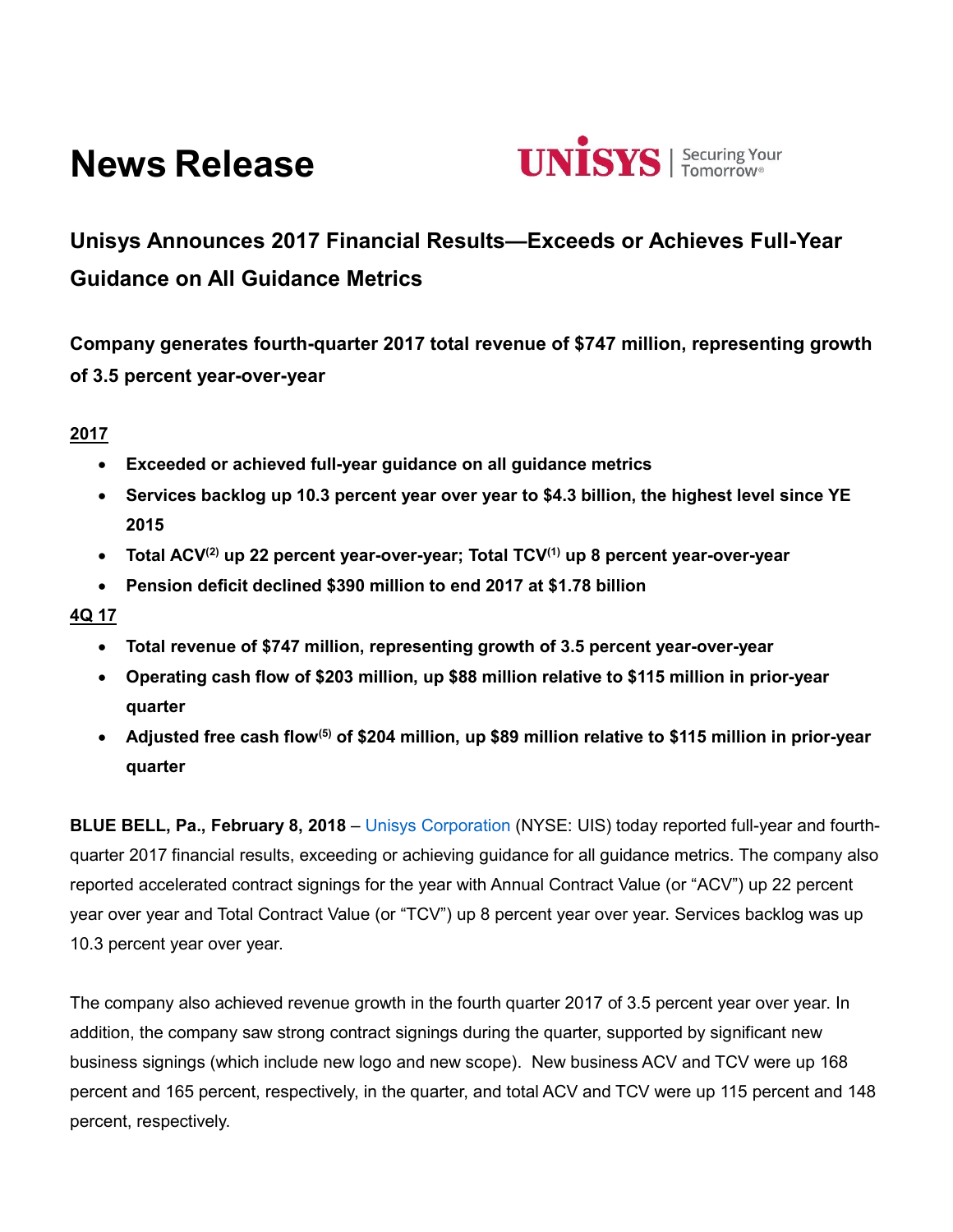"Our 2017 results are strong and indicate that Unisys is on track with its strategic plan," said Unisys President and CEO Peter A. Altabef. "We delivered on our goals for the year, exceeding or achieving guidance on all guidance metrics. These results represent the second consecutive year of achieving or exceeding full-year guidance since we re-established the process of issuing it two years ago."

"We had a solid fourth quarter, and signings and backlog entering 2018 are strong. We have begun the new year focused on ongoing execution of our go-to-market strategy and continued financial discipline."

# **Summary of Full-Year 2017 Business Results**

# **Company:**

2017 revenue of \$2.74 billion came in at the high end of the guidance range of \$2.65-2.75 billion, driven by strong execution against the company's go-to-market strategy. These results represent a 2.7 percent yearover-year decline (a 370 basis-point improvement versus the rate of decline in 2016), or a 3.3 percent decline on a constant-currency basis $^{(3)}$ .

Operating profit margin (which includes cost-reduction and other charges and pension expense) was 0.2 percent, down 150 basis points versus 2016. The company exceeded guidance on non-GAAP operating profit margin,<sup>(6)</sup> which was 8.5 percent, up 80 basis points year over year, reflecting ongoing focus on cost discipline and improving the company's cost structure overall.

In 2017, operating cash flow was \$166 million. 2017 adjusted free cash flow exceeded full-year guidance of \$130-170 million, coming in at \$199 million, versus \$278 million in 2016. At December 31, 2017, the company had \$734 million in cash and cash equivalents, up \$363 million year-over-year.

The company's pension deficit declined \$390 million from the previously-reported amount to end 2017 at \$1.78 billion.

Net loss for 2017 was \$65 million, versus a net loss of \$48 million in 2016. Unisys recorded a benefit for refunds of U.S. alternative minimum tax ("AMT") credits of \$50 million in 2017, \$29 million of which is a result of U.S. tax legislation enacted in December 2017.

Adjusted EBITDA<sup>(7)</sup> for 2017 was up 4.0 percent year over year to \$400 million. Adjusted EBITDA margin for 2017 was 14.6 percent, up 100 basis points year over year, reflecting the company's execution on its cost plans.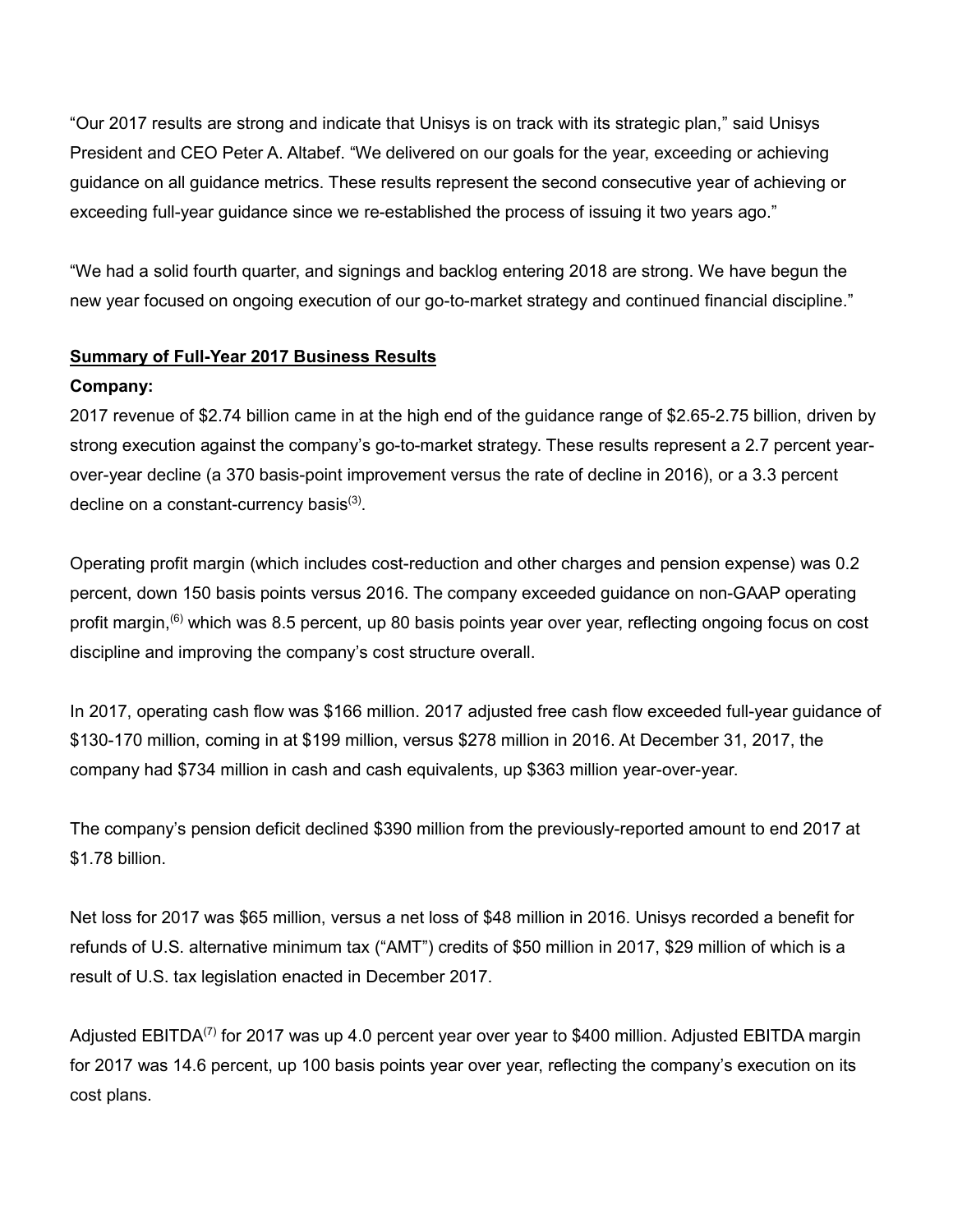Total ACV was up 22 percent year over year, and new business ACV was up 93 percent year-over-year. TCV was up 8 percent year-over-year, and new business TCV was up 89 percent year-over-year.

#### **Services:**

Services revenue of \$2.33 billion, which represented 85 percent of 2017 total revenue, saw a 440-basispoint improvement relative to the rate of decline in the prior year, with a 3.2 percent year-over-year decline as reported and a decline of 3.7 percent in constant-currency. Services backlog grew 10.3 percent yearover-year to end 2017 at \$4.3 billion, the highest level since year end 2015. Services gross margin was up 60 basis points year-over-year to 16.8 percent. Services operating profit margin was up 90 basis points year-over-year to 2.8 percent.

# **Technology:**

Technology revenue in 2017 grew 0.2 percent year-over-year as reported and declined 0.8 percent in constant currency to \$415 million, which represented 15 percent of total 2017 revenue. Technology gross margin for 2017 was 59.3 percent, versus 59.9 percent in 2016, and Technology operating profit margin was up 180 basis points year-over-year to 38.8 percent.

# **Summary of Fourth-Quarter 2017 Business Results**

# **Company:**

Fourth quarter revenue grew 3.5 percent year-over-year to \$747 million (up 0.8 percent year-over-year on a constant-currency basis). Fourth quarter operating profit margin (which includes cost-reduction and other charges and pension expense) was up 310 basis points versus the prior-year period to 8.0 percent. Non-GAAP operating profit margin was up 610 basis points year-over-year to 15.8 percent.

Net income for the fourth quarter was \$51 million, versus a net loss of \$1 million in the prior-year period. Unisys recorded a benefit for U.S. AMT credit refunds of \$29 million in the fourth quarter.

Adjusted EBITDA for the fourth quarter grew 41.7 percent year-over-year to \$161 million. Adjusted EBITDA margin for the fourth quarter of 21.6 percent was up 580 basis points relative to the prior-year period.

In the fourth-quarter 2017, operating cash flow was \$203 million, up \$88 million versus \$115 million in the prior-year period. Adjusted free cash flow in the fourth quarter was \$204 million, up \$89 million versus \$115 million in the prior-year period.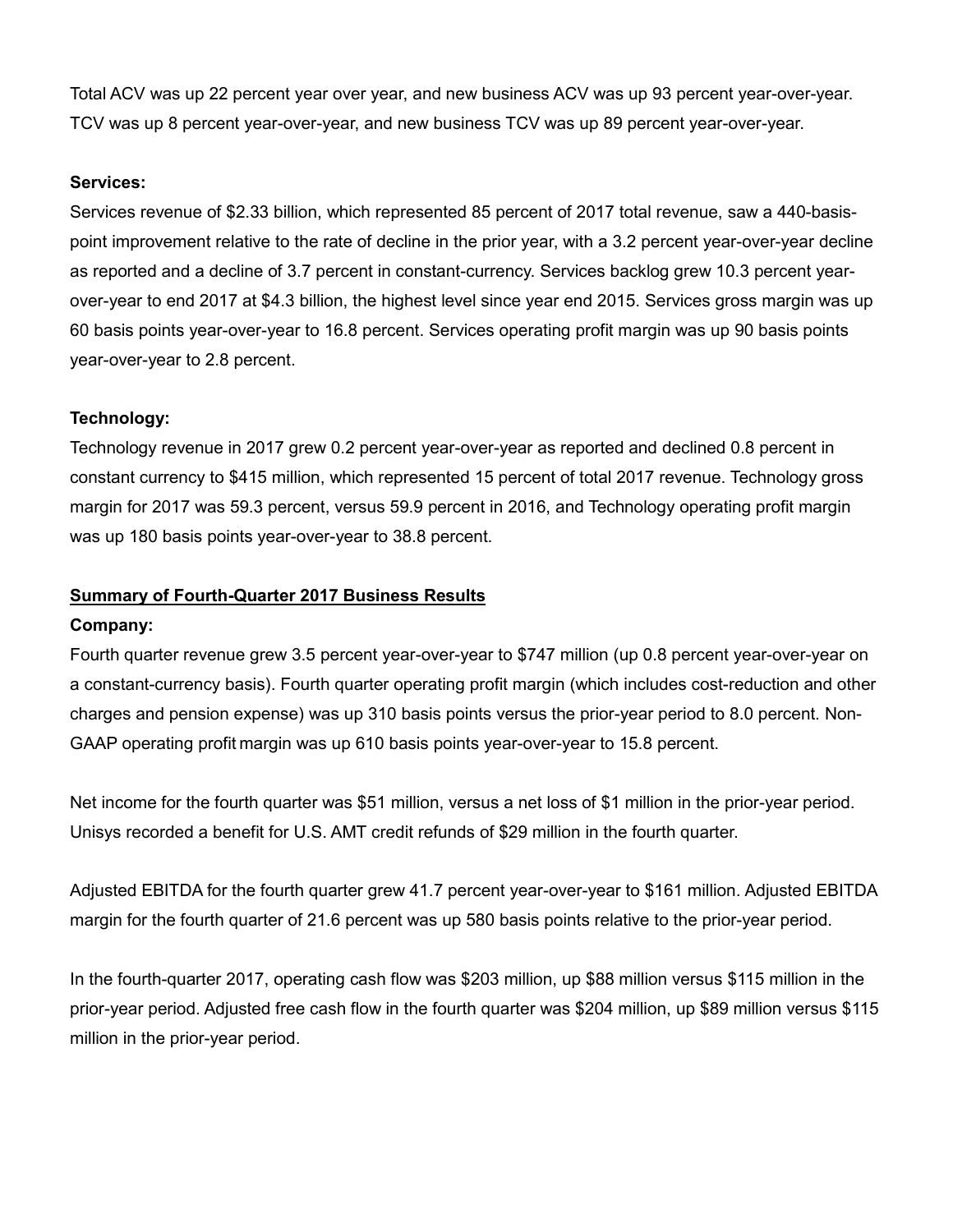Total ACV was up 115 percent year-over-year, and new business ACV was up 168 percent year-over-year for the fourth quarter. Total TCV was up 148 percent year-over-year, and new business TCV was up 165 percent year-over-year for the fourth quarter.

# **Services:**

Services revenue of \$593 million, which represented 79 percent of fourth-quarter total revenue, saw less than a 1 percent year-over-year decline as reported (a 740-basis-point improvement relative to the rate of decline in the prior year) and a decline of 2.8 percent in constant currency. Services gross margin was up 90 basis points year over year to 18.1 percent. Services operating profit margin was up 230 basis points year-over-year to 4.8 percent.

# **Technology:**

Technology revenue in the fourth quarter was up 23.0 percent year-over-year as reported and 17.7 percent in constant currency to \$154 million, which represented 21 percent of total fourth-quarter revenue. Technology gross margin for the fourth quarter was up 1,030 basis points year-over-year to 69.5 percent, and Technology operating profit margin was up 1,800 basis points year-over-year to 57.3 percent.

# **Key Fourth-Quarter Contract Signings:**

In the fourth quarter, the company entered into several key contracts in each of its sectors including the following:

- U.S. Federal: Unisys signed a contract to expand its offerings to the U.S. Department of Agriculture ("USDA") Office of the Chief Information Officer to now provide IT support services. Working with a partner, Unisys will provide these services as a building block for USDA's IT modernization efforts.
- Public: The European Central Bank ("ECB"), a key institution of the European Union and the central bank for the euro and monetary policy of the eurozone, signed a contract for Unisys to manage its IT operations. This includes next generation digital workplace services for end user support, service desk, data center and network management; designed to improve availability of services and end user experience. ECB is a new client for Unisys.
- Commercial: Unisys signed a contract with a U.S.-based pharmaceutical company for infrastructure and security services, including Unisys Stealth<sup>®</sup> microsegmentation software, designed to optimize their environment via the cloud and meet the company's digital transformation objectives. Unisys is providing intelligent and adaptive IT services that will deliver continued innovation for improved business outcomes.
- Financial Services: Business process transformation company Sutherland Global selected Unisys' innovative banking solution Elevate™ to deliver efficient, scalable and regulatory-compliant omnichannel banking to its UK mortgage customers with services set to launch later in 2018.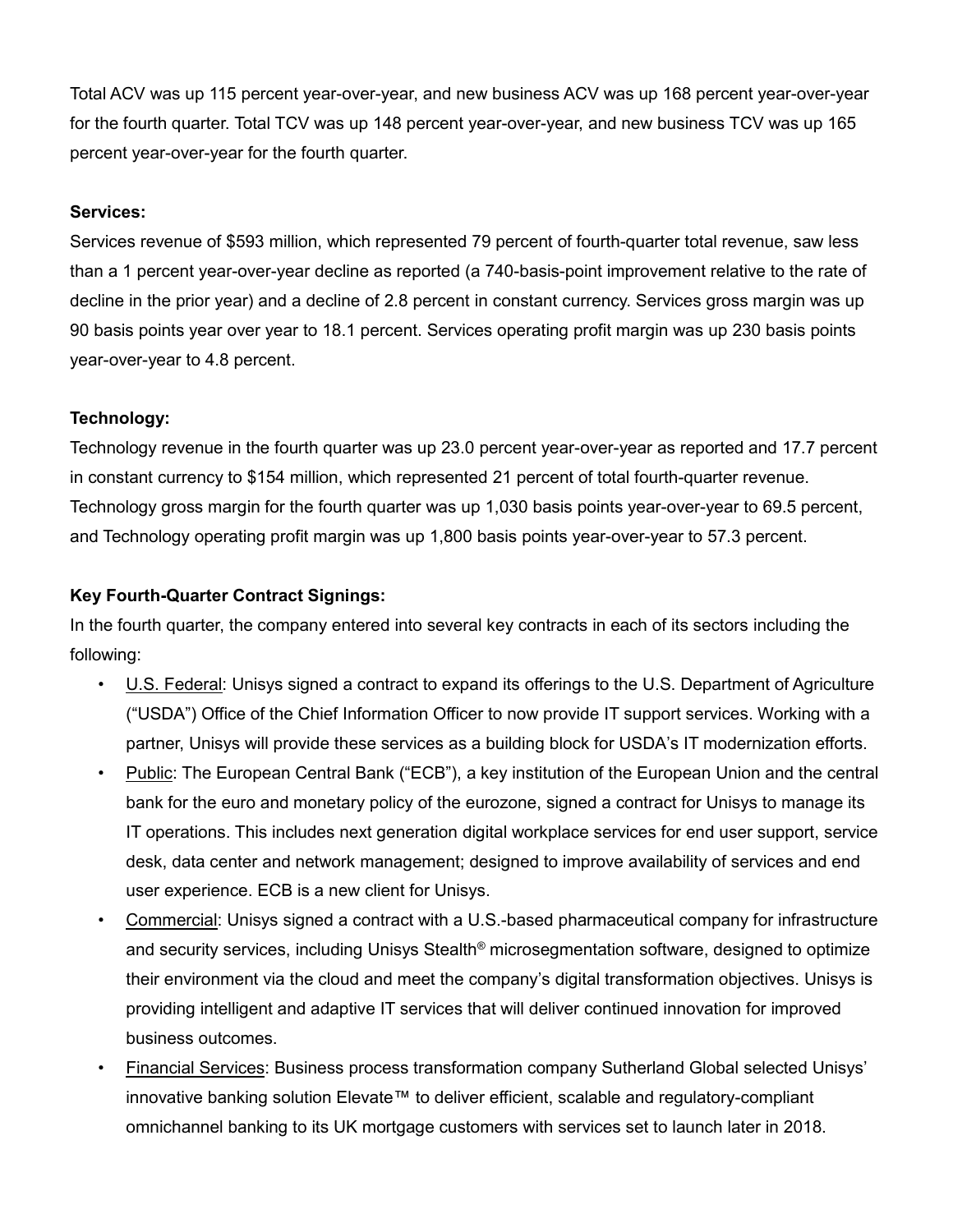#### **Conference Call**

Unisys will hold a conference call today at 5:30 p.m. Eastern Time to discuss its results. The listen-only webcast, as well as the accompanying presentation materials, can be accessed on the Unisys Investor website at [www.unisys.com/investor.](http://www.unisys.com/investor) Following the call, an audio replay of the webcast, and accompanying presentation materials, can be accessed through the same link.

(1) **Total Contract Value** - TCV is the estimated total contractual revenue related to signed contracts including option years and without regard for cancellation terms. New business TCV represents TCV attributable to new scope for existing clients and new logo contracts.

(2) **Annual Contract Value** – ACV represents the revenue expected to be recognized during the first twelve months following the signing of a contract.

(3) **Constant currency** - The company refers to growth rates in constant currency or on a constant currency basis so that the business results can be viewed without the impact of fluctuations in foreign currency exchange rates to facilitate comparisons of the company's business performance from one period to another. Constant currency is calculated by retranslating current and prior period results at a consistent rate.

# **Non-GAAP and Other Information**

Although appropriate under generally accepted accounting principles ("GAAP"), the company's results reflect charges that the company believes are not indicative of its ongoing operations and that can make its profitability and liquidity results difficult to compare to prior periods, anticipated future periods, or to its competitors' results. These items consist of pension and cost-reduction and other expense. Management believes each of these items can distort the visibility of trends associated with the company's ongoing performance. Management also believes that the evaluation of the company's financial performance can be enhanced by use of supplemental presentation of its results that exclude the impact of these items in order to enhance consistency and comparativeness with prior or future period results. The following measures are often provided and utilized by the company's management, analysts, and investors to enhance comparability of year-over-year results, as well as to compare results to other companies in our industry.

(4) **Free cash flow** - The company defines free cash flow as cash flow from operations less capital expenditures. Management believes this liquidity measure gives investors an additional perspective on cash flow from on-going operating activities in excess of amounts used for reinvestment.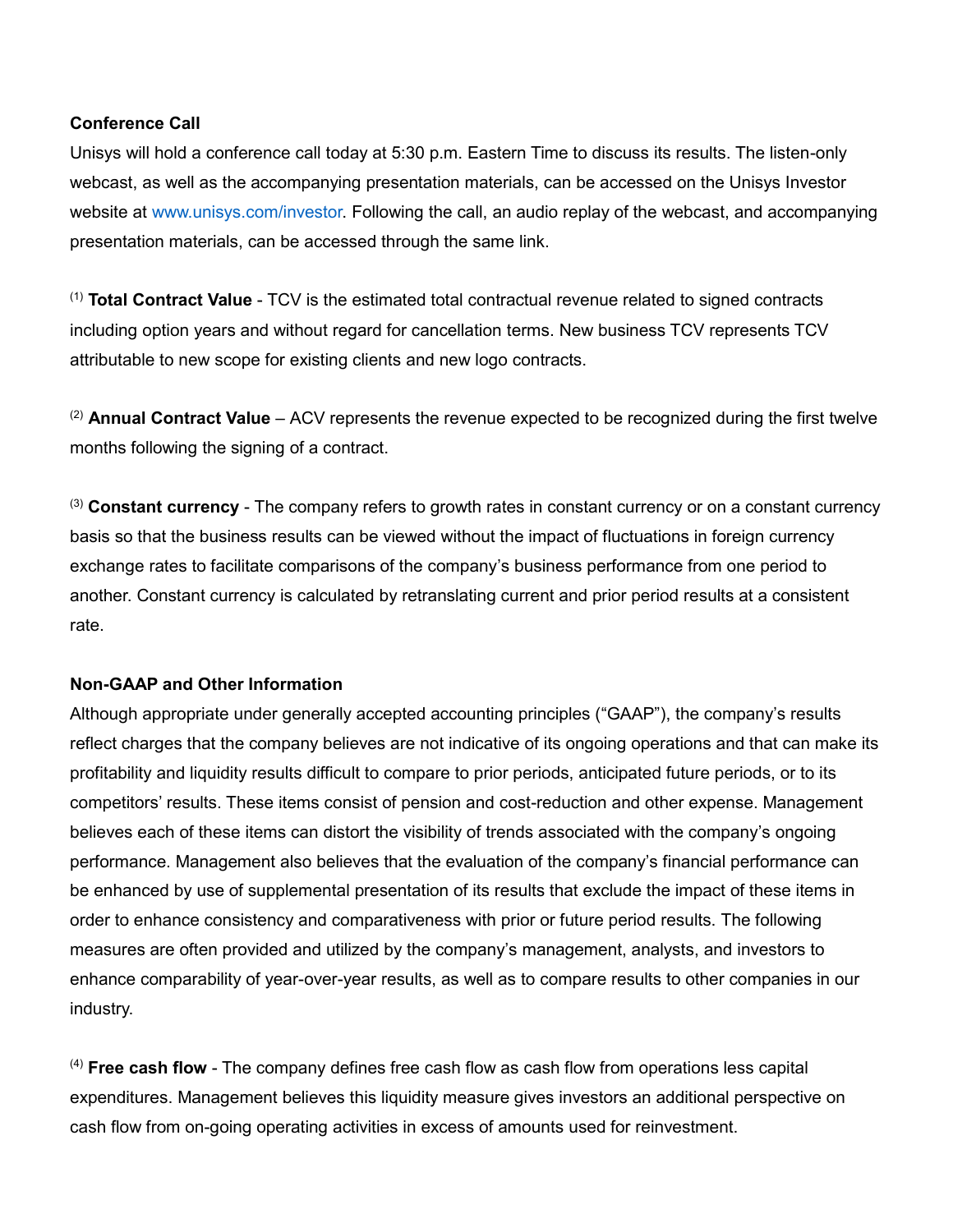(5) **Adjusted free cash flow** - Because inclusion of the company's pension contributions and cost-reduction and other payments in free cash flow may distort the visibility of the company's ability to generate cash flow from its operations without the impact of these non-operational costs, management believes that investors may be interested in adjusted free cash flow, which provides free cash flow before these payments. This liquidity measure was provided to analysts and investors in the form of external guidance and is used by management to measure operating liquidity.

(6) **Non-GAAP operating profit** - The company recorded pretax pension expense and pretax charges in connection with cost-reduction activities and other expenses. For the company, non-GAAP operating profit excluded these items. The company believes that this profitability measure is more indicative of the company's operating results and aligns those results to the company's external guidance which is used by the company's management to allocate resources and may be used by analysts and investors to gauge the company's ongoing performance.

(7) **EBITDA & adjusted EBITDA** – Earnings before interest, taxes, depreciation and amortization ("EBITDA") is calculated by starting with net income (loss) attributable to Unisys Corporation common shareholders and adding or subtracting the following items: net income attributable to noncontrolling interests, interest expense (net of interest income), provision for income taxes, depreciation and amortization. Adjusted EBITDA further excludes pension expense, cost-reduction and other expense, noncash share-based expense, and other (income) expense adjustment. In order to provide investors with additional understanding of the company's operating results, these charges are excluded from the adjusted EBITDA calculation.

**(8) Non-GAAP diluted earnings per share** - The company has recorded pension expense and charges in connection with cost-reduction activities and other expenses. Management believes that investors may have a better understanding of the company's performance and return to shareholders by excluding these charges from the GAAP diluted earnings/loss per share calculations. The tax amounts presented for these items for the calculation of non-GAAP diluted earnings per share include the current and deferred tax expense and benefits recognized under GAAP for these amounts.

#### **About Unisys**

Unisys Corporation is a global information technology company that specializes in providing industryfocused services and software solutions integrated with leading-edge security to clients in the government, commercial and financial services markets. Our offerings include security solutions, advanced data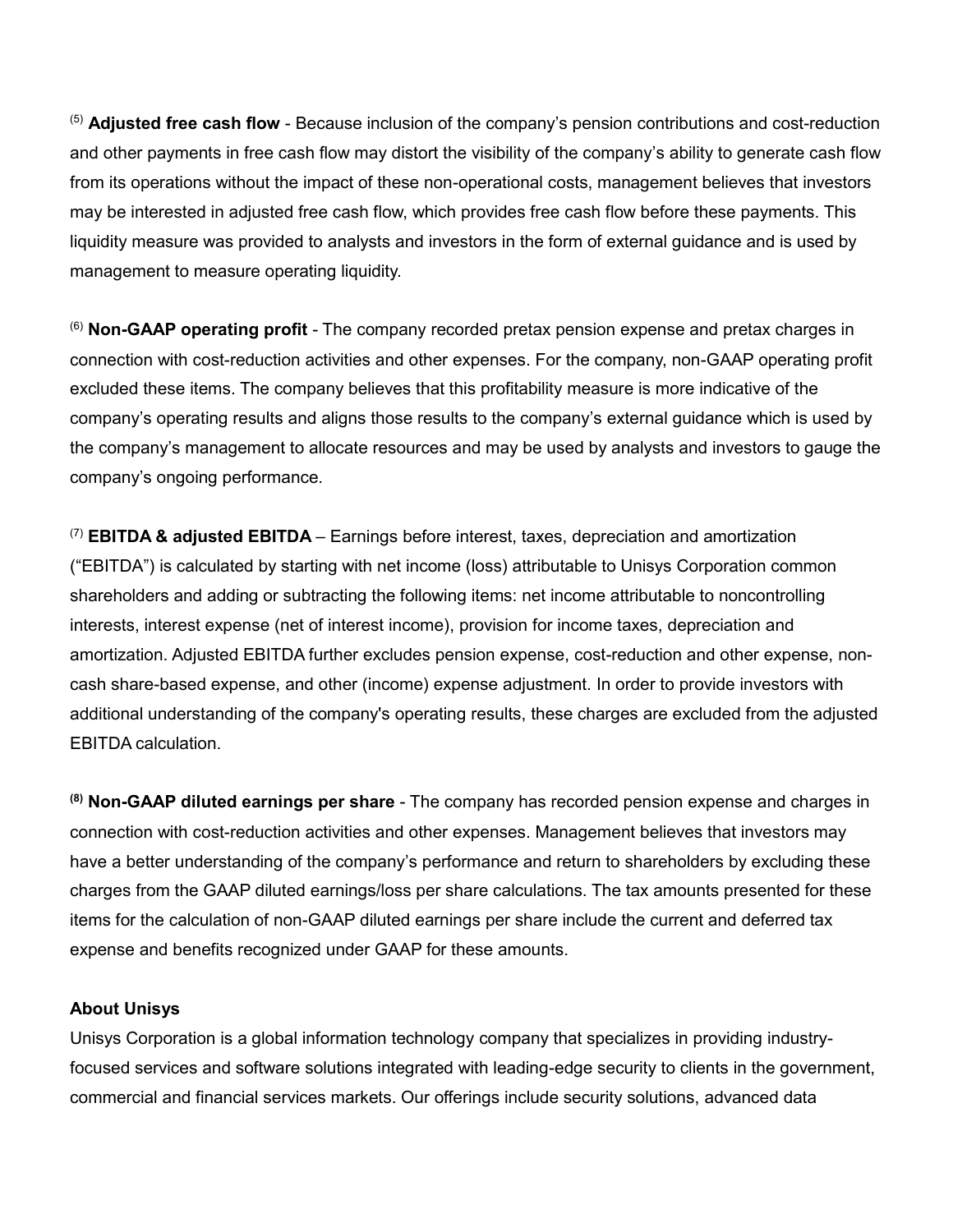analytics, cloud and infrastructure services, application workspace services, operating system software and application solutions. For more information, visit [www.unisys.com.](http://www.unisys.com/)

#### **Forward-Looking Statements**

Any statements contained in this release that are not historical facts are forward-looking statements as defined in the Private Securities Litigation Reform Act of 1995. Forward-looking statements include, but are not limited to, any projections of earnings, revenues, annual contract value, total contract value or other financial items; any statements of the company's plans, strategies or objectives for future operations; statements regarding future economic conditions or performance; and any statements of belief or expectation. All forward-looking statements rely on assumptions and are subject to various risks and uncertainties that could cause actual results to differ materially from expectations. In particular, statements concerning annual and total contract value are based, in part, on the assumption that all options of the contracts included in the calculation of such value will be exercised and that each of those contracts will continue for their full contracted term. Risks and uncertainties that could affect the company's future results include, but are not limited to, the following: our ability to improve revenue and margins in our services business; our ability to maintain our installed base and sell new solutions in our technology business; our ability to effectively anticipate and respond to volatility and rapid technological innovation in our industry; our ability to retain significant clients; the potential adverse effects of aggressive competition in the information services and technology marketplace; cybersecurity breaches could result in significant costs and could harm our business and reputation; our significant pension obligations and required cash contributions and requirements to make additional significant cash contributions to our defined benefit pension plans; our ability to attract, motivate and retain experienced and knowledgeable personnel in key positions; the risks of doing business internationally when a significant portion of our revenue is derived from international operations; our contracts may not be as profitable as expected or provide the expected level of revenues; our ability to access financing markets; contracts with U.S. governmental agencies may subject us to audits, criminal penalties, sanctions and other expenses and fines; a significant disruption in our IT systems could adversely affect our business and reputation; we may face damage to our reputation or legal liability if our clients are not satisfied with our services or products; the performance and capabilities of third parties with whom we have commercial relationships; a termination of the company's U.S. defined benefit pension plan; the potential for intellectual property infringement claims to be asserted against us or our clients; the business and financial risk in implementing future acquisitions or dispositions; the adverse effects of global economic conditions, acts of war, terrorism or natural disasters; the possibility that pending litigation could affect our results of operations or cash flow; and the company's consideration of all available information following the end of the quarter and before the filing of the Form 10-K and the possible impact of this subsequent event information on its financial statements for the reporting period. Additional discussion of factors that could affect the company's future results is contained in its periodic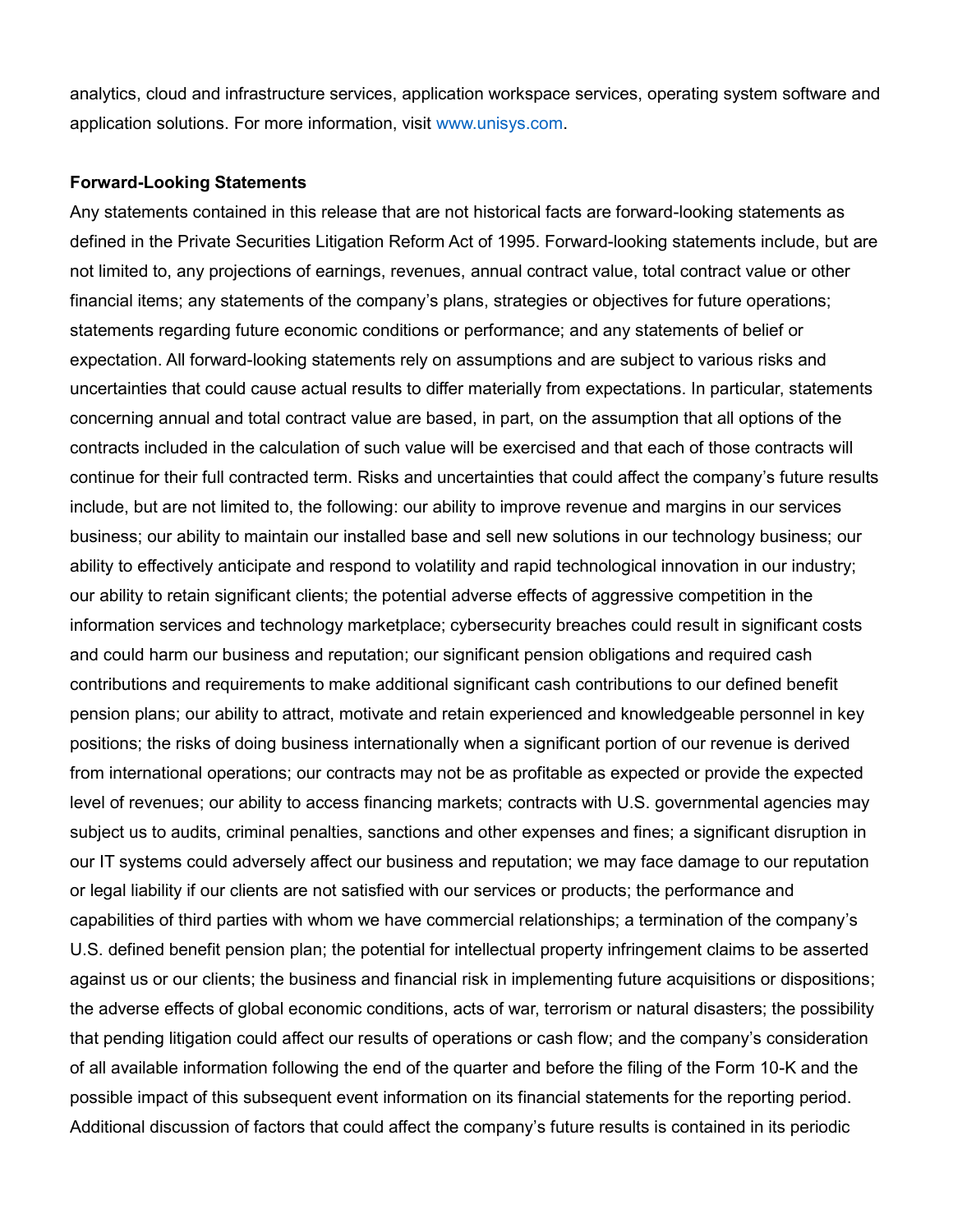filings with the Securities and Exchange Commission. The company assumes no obligation to update any forward-looking statements.

**Contacts:**

Investors: Courtney Holben, Unisys, 215-986-3379 [courtney.holben@unisys.com](mailto:courtney.holben@unisys.com)

Media: John Clendening, Unisys, 214-403-1981 [john.clendening@unisys.com](mailto:john.clendening@unisys.com)

###

# RELEASE NO.: 0208/9566

Unisys and other Unisys products and services mentioned herein, as well as their respective logos, are trademarks or registered trademarks of Unisys Corporation. Any other brand or product referenced herein is acknowledged to be a trademark or registered trademark of its respective holder.

 $UIS - Q$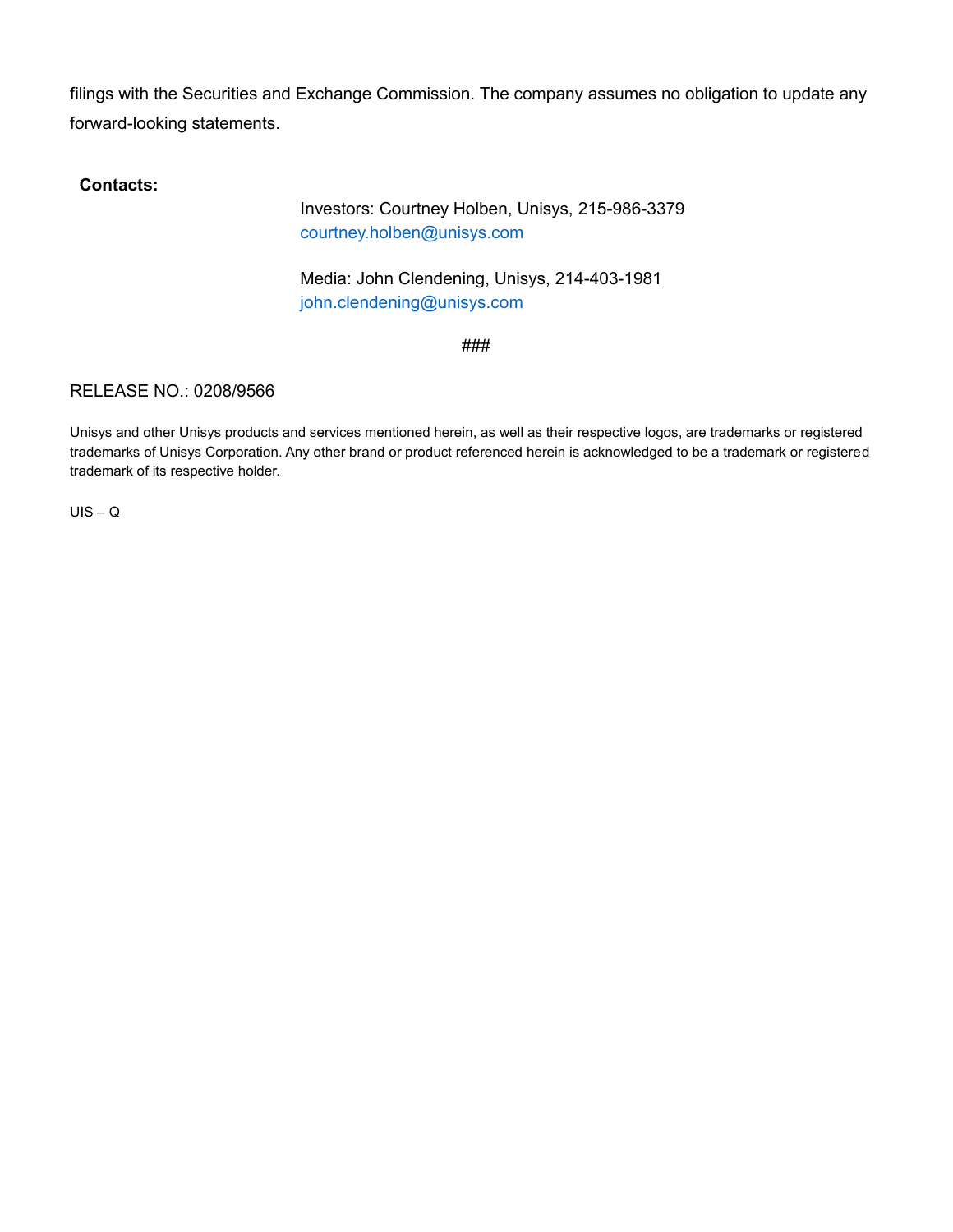# **UNISYS CORPORATION CONSOLIDATED STATEMENTS OF INCOME (Unaudited) (Millions, except per share data)**

|                                                                             | <b>Three Months Ended</b><br>December 31, |        |    |        | <b>Year Ended</b><br>December 31, |             |    |         |  |
|-----------------------------------------------------------------------------|-------------------------------------------|--------|----|--------|-----------------------------------|-------------|----|---------|--|
|                                                                             |                                           | 2017   |    | 2016   |                                   | 2017        |    | 2016    |  |
| <b>Revenue</b>                                                              |                                           |        |    |        |                                   |             |    |         |  |
| <b>Services</b>                                                             | \$                                        | 592.6  | \$ | 596.5  | \$.                               | 2,328.2     | \$ | 2,406.3 |  |
| Technology                                                                  |                                           | 154.0  |    | 125.2  |                                   | 415.4       |    | 414.4   |  |
|                                                                             |                                           | 746.6  |    | 721.7  |                                   | 2,743.6     |    | 2,820.7 |  |
| <b>Costs and expenses</b>                                                   |                                           |        |    |        |                                   |             |    |         |  |
| Cost of revenue:                                                            |                                           |        |    |        |                                   |             |    |         |  |
| <b>Services</b>                                                             |                                           | 531.2  |    | 498.8  |                                   | 2,102.1     |    | 2,092.9 |  |
| Technology                                                                  |                                           | 45.2   |    | 62.7   |                                   | 162.5       |    | 169.2   |  |
|                                                                             |                                           | 576.4  |    | 561.5  |                                   | 2,264.6     |    | 2,262.1 |  |
| Selling, general and administrative                                         |                                           | 100.9  |    | 109.8  |                                   | 426.5       |    | 455.6   |  |
| Research and development                                                    |                                           | 9.5    |    | 14.9   |                                   | 47.2        |    | 55.4    |  |
|                                                                             |                                           | 686.8  |    | 686.2  |                                   | 2,738.3     |    | 2,773.1 |  |
| <b>Operating income</b>                                                     |                                           | 59.8   |    | 35.5   |                                   | 5.3         |    | 47.6    |  |
| Interest expense                                                            |                                           | 16.4   |    | 7.5    |                                   | 52.8        |    | 27.4    |  |
| Other income (expense), net                                                 |                                           | (15.2) |    | (3.4)  |                                   | (23.8)      |    | 0.3     |  |
| Income (loss) before income taxes                                           |                                           | 28.2   |    | 24.6   |                                   | (71.3)      |    | 20.5    |  |
| (Benefit) provision for income taxes                                        |                                           | (27.0) |    | 23.0   |                                   | (5.4)       |    | 57.2    |  |
| <b>Consolidated net Income (loss)</b>                                       |                                           | 55.2   |    | 1.6    |                                   | (65.9)      |    | (36.7)  |  |
| Net income (loss) attributable to noncontrolling interests                  |                                           | 4.0    |    | 2.8    |                                   | (1.3)       |    | 11.0    |  |
| Net income (loss) attributable to Unisys Corporation<br>common shareholders | \$                                        | 51.2   | \$ | (1.2)  | \$                                | $(64.6)$ \$ |    | (47.7)  |  |
| Earnings (loss) per share attributable to Unisys<br>Corporation             |                                           |        |    |        |                                   |             |    |         |  |
| <b>Basic</b>                                                                | \$                                        | 1.01   | \$ | (0.02) | \$                                | $(1.28)$ \$ |    | (0.95)  |  |
| <b>Diluted</b>                                                              | \$                                        | 0.77   | \$ | (0.02) | \$                                | $(1.28)$ \$ |    | (0.95)  |  |
| Shares used in the per share computations (in thousands):                   |                                           |        |    |        |                                   |             |    |         |  |
| Basic                                                                       |                                           | 50,475 |    | 50,085 |                                   | 50,409      |    | 50,060  |  |
| <b>Diluted</b>                                                              |                                           | 72,596 |    | 50,085 |                                   | 50,409      |    | 50,060  |  |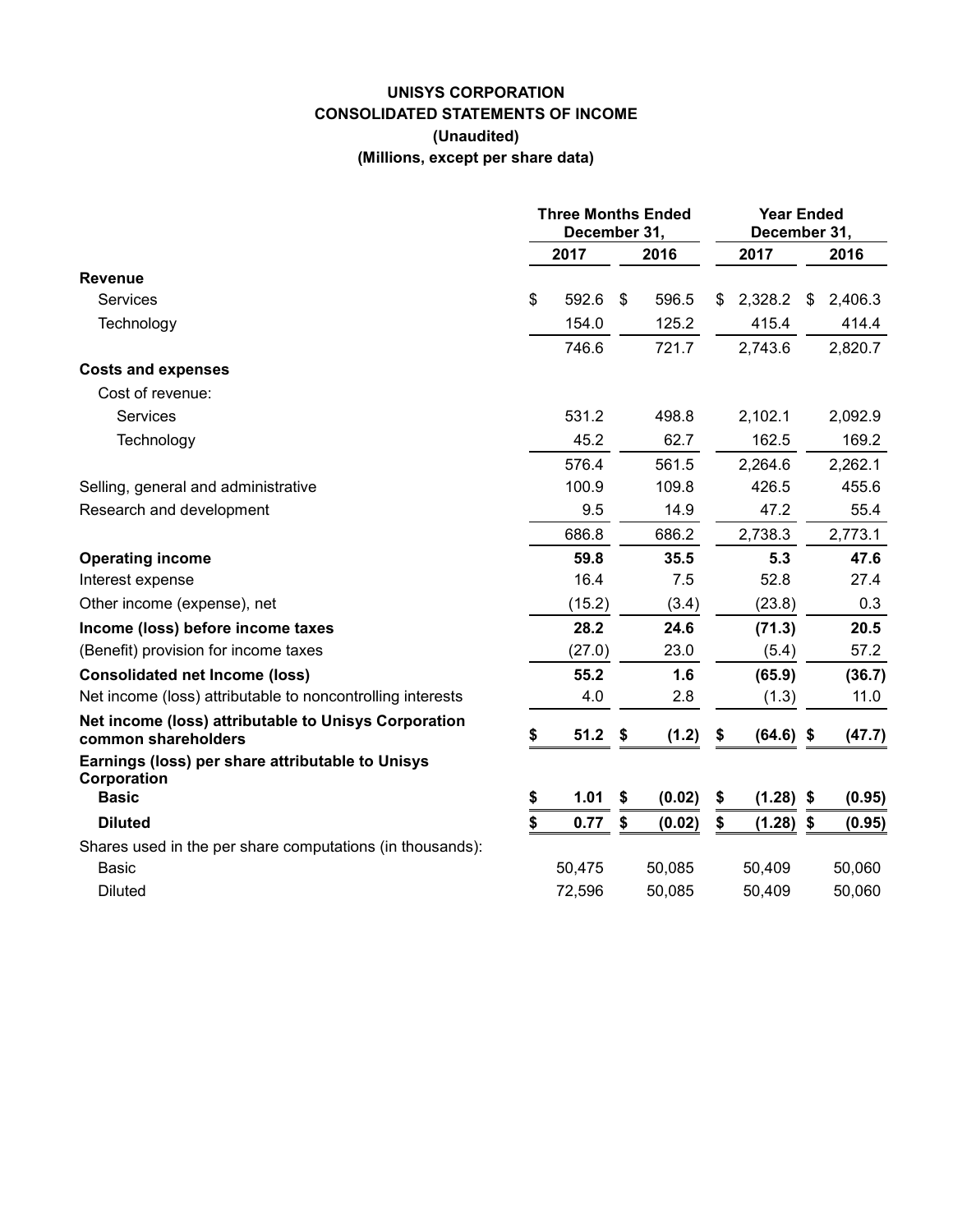# **UNISYS CORPORATION SEGMENT RESULTS (Unaudited) (Millions)**

|                                      |     | Total | Eliminations |        | <b>Services</b> | Technology  |  |
|--------------------------------------|-----|-------|--------------|--------|-----------------|-------------|--|
| Three Months Ended December 31, 2017 |     |       |              |        |                 |             |  |
| Customer revenue                     | \$  | 746.6 | \$           |        | \$<br>592.6     | \$<br>154.0 |  |
| Intersegment                         |     |       |              | (10.8) |                 | 10.8        |  |
| Total revenue                        | \$  | 746.6 | \$           | (10.8) | \$<br>592.6     | \$<br>164.8 |  |
| Gross profit percent                 |     | 22.8% |              |        | 18.1%           | 69.5%       |  |
| Operating profit percent             |     | 8.0%  |              |        | 4.8%            | 57.3%       |  |
| Three Months Ended December 31, 2016 |     |       |              |        |                 |             |  |
| Customer revenue                     | \$  | 721.7 | \$           |        | \$<br>596.5     | \$<br>125.2 |  |
| Intersegment                         |     |       |              | (5.3)  |                 | 5.3         |  |
| Total revenue                        | \$. | 721.7 | \$           | (5.3)  | \$<br>596.5     | \$<br>130.5 |  |
| Gross profit percent                 |     | 22.2% |              |        | 17.2%           | 59.2%       |  |
| Operating profit percent             |     | 4.9%  |              |        | 2.5%            | 39.3%       |  |

|                              | Total         | Eliminations |        | <b>Services</b> |    | Technology |
|------------------------------|---------------|--------------|--------|-----------------|----|------------|
| Year Ended December 31, 2017 |               |              |        |                 |    |            |
| Customer revenue             | \$<br>2,743.6 | \$           |        | \$<br>2,328.2   | \$ | 415.4      |
| Intersegment                 |               |              | (25.9) |                 |    | 25.9       |
| Total revenue                | \$<br>2,743.6 | \$           | (25.9) | \$<br>2,328.2   | \$ | 441.3      |
| Gross profit percent         | 17.5%         |              |        | 16.8%           |    | 59.3%      |
| Operating profit percent     | 0.2%          |              |        | 2.8%            |    | 38.8%      |
| Year Ended December 31, 2016 |               |              |        |                 |    |            |
| Customer revenue             | \$<br>2,820.7 | \$           |        | \$<br>2,406.3   | \$ | 414.4      |
| Intersegment                 |               |              | (22.6) |                 |    | 22.6       |
| Total revenue                | \$<br>2,820.7 | \$           | (22.6) | \$<br>2,406.3   | \$ | 437.0      |
| Gross profit percent         | 19.8%         |              |        | 16.2%           |    | 59.9%      |
| Operating profit percent     | 1.7%          |              |        | 1.9%            |    | 37.0%      |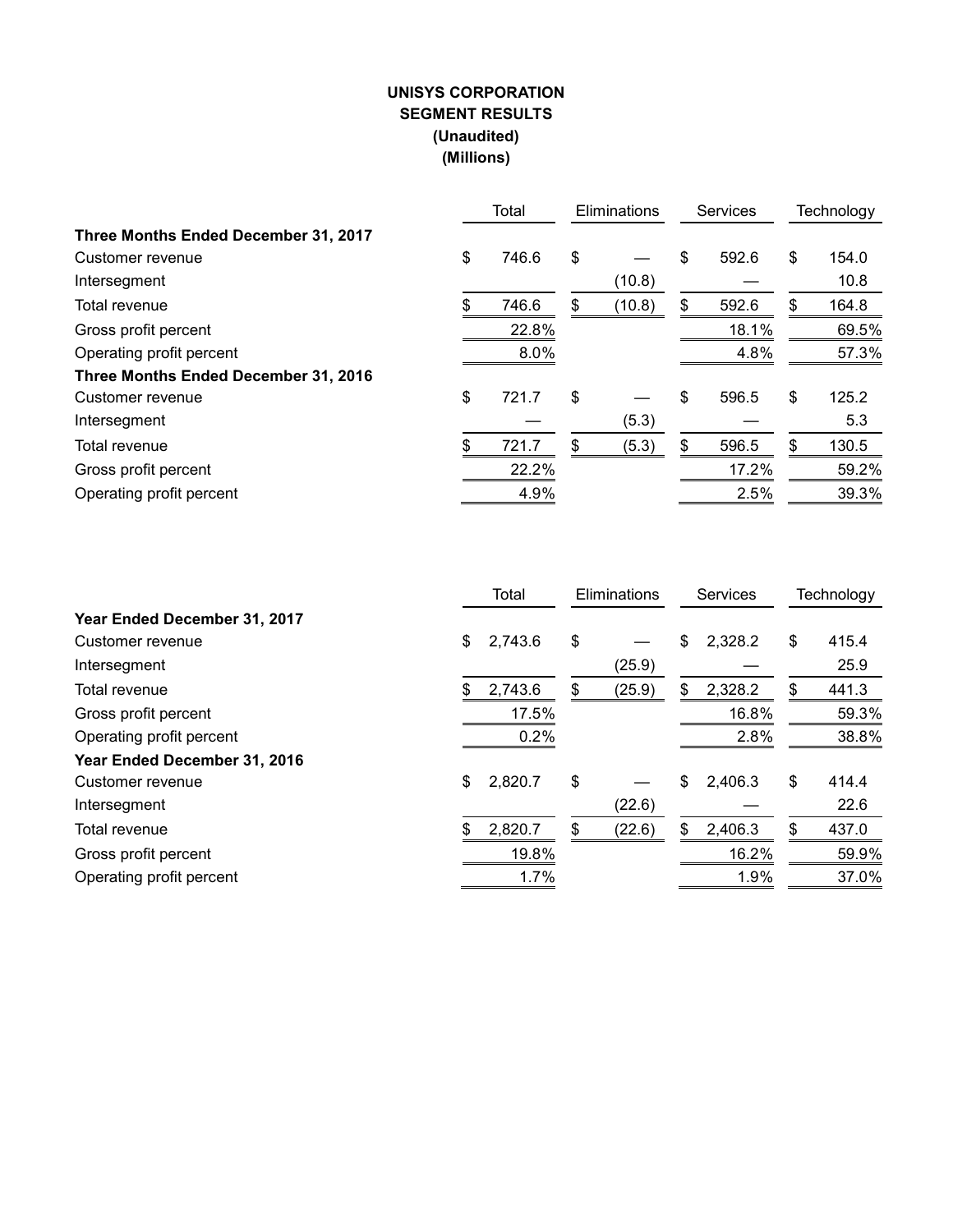# **UNISYS CORPORATION CONSOLIDATED BALANCE SHEETS (Unaudited) (Millions)**

|                                                | December 31,<br>2017 |      | December 31,<br>2016 |
|------------------------------------------------|----------------------|------|----------------------|
| <b>Assets</b>                                  |                      |      |                      |
| Current assets:                                |                      |      |                      |
| Cash and cash equivalents                      | \$<br>733.9          | - \$ | 370.6                |
| Accounts receivable, net                       | 504.7                |      | 505.8                |
| Inventories:                                   |                      |      |                      |
| Parts and finished equipment                   | 13.6                 |      | 14.0                 |
| Work in process and materials                  | 12.5                 |      | 15.0                 |
| Prepaid expenses and other current assets      | 125.1                |      | 121.9                |
| <b>Total current assets</b>                    | 1,389.8              |      | 1,027.3              |
| Properties                                     | 898.8                |      | 886.6                |
| Less-Accumulated depreciation and amortization | 756.3                |      | 741.3                |
| Properties, net                                | 142.5                |      | 145.3                |
| Outsourcing assets, net                        | 202.3                |      | 172.5                |
| Marketable software, net                       | 138.3                |      | 137.0                |
| Prepaid postretirement assets                  | 148.3                |      | 33.3                 |
| Deferred income taxes                          | 119.9                |      | 146.1                |
| Goodwill                                       | 180.8                |      | 178.6                |
| Restricted cash                                | 30.2                 |      | $30.5$ *             |
| Other long-term assets                         | 190.6                |      | 151.0 *              |
| <b>Total assets</b>                            | \$<br>2,542.7        | \$   | 2,021.6              |
| <b>Liabilities and deficit</b>                 |                      |      |                      |
| <b>Current liabilities:</b>                    |                      |      |                      |
| Current maturities of long-term-debt           | \$<br>10.8           | -\$  | 106.0                |
| Accounts payable                               | 241.8                |      | 189.0                |
| Deferred revenue                               | 327.1                |      | 337.4                |
| Other accrued liabilities                      | 391.5                |      | 349.2                |
| <b>Total current liabilities</b>               | 971.2                |      | 981.6                |
| Long-term debt                                 | 633.9                |      | 194.0                |
| Long-term postretirement liabilities           | 2,004.4              |      | 2,292.6              |
| Long-term deferred revenue                     | 159.0                |      | 117.6                |
| Other long-term liabilities                    | 99.9                 |      | 83.2                 |
| Commitments and contingencies                  |                      |      |                      |
| <b>Total deficit</b>                           | (1,325.7)            |      | (1,647.4)            |
| <b>Total liabilities and deficit</b>           | \$<br>$2,542.7$ \$   |      | 2,021.6              |

\* Certain amounts have been reclassified to conform to the current-year presentation.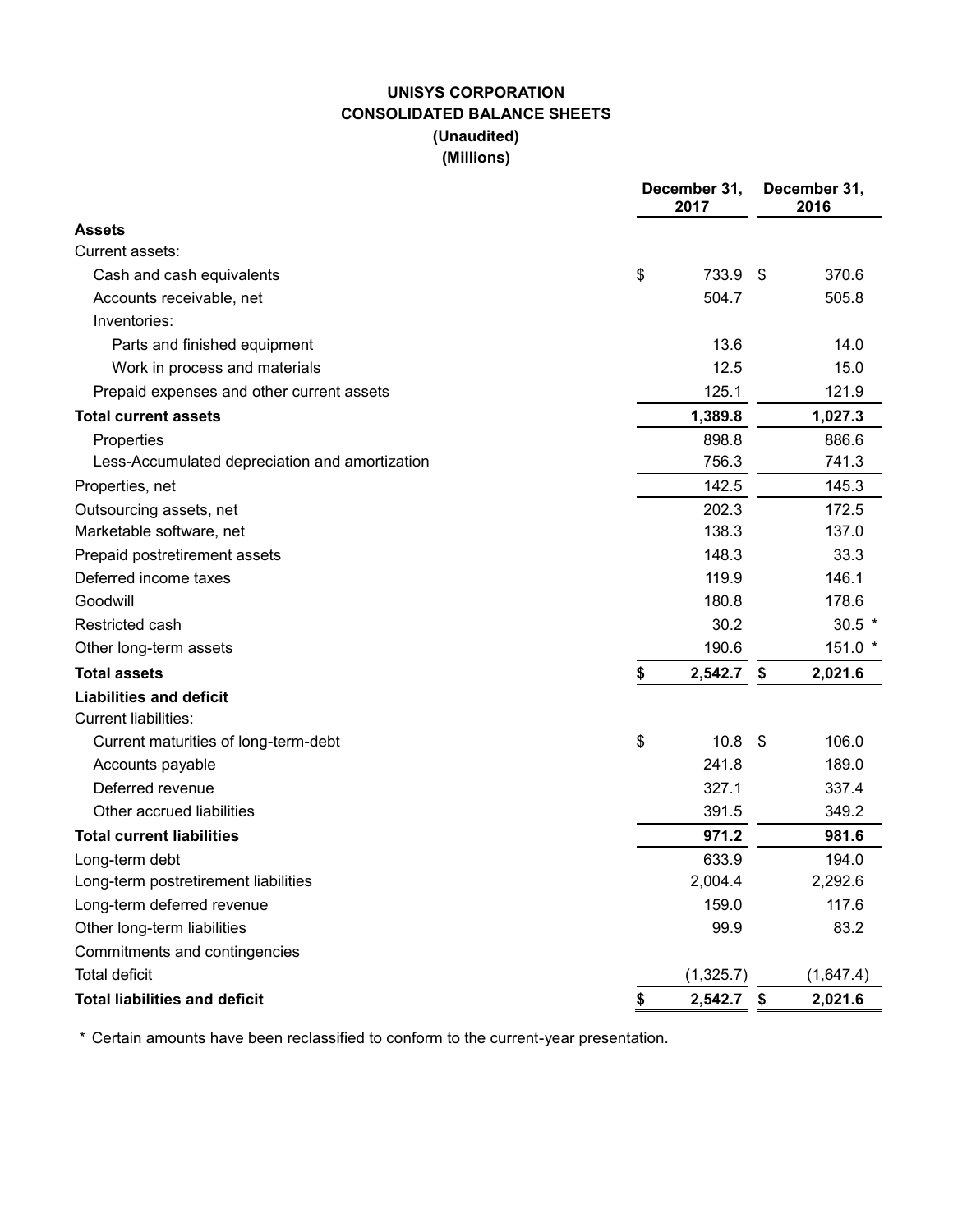# **UNISYS CORPORATION CONSOLIDATED STATEMENTS OF CASH FLOWS (Unaudited) (Millions)**

|                                                                                                 | <b>Year Ended</b><br>December 31, |             |
|-------------------------------------------------------------------------------------------------|-----------------------------------|-------------|
|                                                                                                 | 2017                              | 2016        |
| Cash flows from operating activities<br>Consolidated net loss                                   | $(65.9)$ \$<br>\$                 | (36.7)      |
| Adjustments to reconcile consolidated net loss to net cash provided by operating<br>activities: |                                   |             |
| Foreign currency transaction losses                                                             | 11.9                              | 0.4         |
| Non-cash interest expense                                                                       | 9.5                               | 7.0         |
| Loss on debt extinguishment                                                                     | 1.5                               | 4.0         |
| Employee stock compensation                                                                     | 11.2                              | 9.5         |
| Depreciation and amortization of properties                                                     | 39.7                              | 38.9        |
| Depreciation and amortization of outsourcing assets                                             | 53.7                              | 51.9        |
| Amortization of marketable software                                                             | 63.1                              | 64.8        |
| Other non-cash operating activities                                                             | 3.3                               | 1.9         |
| Loss on disposal of capital assets                                                              | 5.0                               | 6.2         |
| Pension contributions                                                                           | (138.4)                           | (132.5)     |
| Pension expense                                                                                 | 92.4                              | 82.7        |
| Decrease in deferred income taxes, net                                                          | 3.4                               | 2.7         |
| Changes in operating assets and liabilities:                                                    |                                   |             |
| Receivables, net                                                                                | 4.5                               | 87.3        |
| Inventories                                                                                     | 4.1                               | 15.3        |
| Other assets                                                                                    | 14.9                              | $16.5$ *    |
|                                                                                                 | 16.6                              | $7.5*$      |
| Accounts payable and other accrued liabilities<br><b>Other liabilities</b>                      | 35.9                              |             |
|                                                                                                 |                                   | (9.2)       |
| Net cash provided by operating activities                                                       | 166.4                             | 218.2       |
| <b>Cash flows from investing activities</b><br>Proceeds from investments                        |                                   |             |
|                                                                                                 | 4,717.2                           | 4,455.9     |
| Purchases of investments                                                                        | (4,692.4)                         | (4,490.0)   |
| Capital additions of properties                                                                 | (25.8)                            | (32.5)      |
| Capital additions of outsourcing assets                                                         | (86.3)                            | (51.3)      |
| Investment in marketable software                                                               | (64.4)                            | (63.3)      |
| Other                                                                                           | (0.8)                             | $(0.9)$ *   |
| Net cash used for investing activities                                                          | (152.5)                           | $(182.1)$ * |
| Cash flows from financing activities                                                            |                                   |             |
| Proceeds from issuance of long-term debt                                                        | 452.9                             | 213.5       |
| Payments for capped call transactions                                                           |                                   | (27.3)      |
| Issuance costs relating to long-term debt                                                       | (12.1)                            | (7.3)       |
| Payments of long-term debt<br>Net payments of short-term borrowings                             | (107.5)                           | (129.8)     |
| Financing fees                                                                                  | (1.1)                             | (65.8)      |
| Other                                                                                           | (2.3)                             | $(0.4)$ *   |
| Net cash provided by (used for) financing activities                                            | 329.9                             | (17.1)      |
| Effect of exchange rate changes on cash, cash equivalents and restricted cash                   | 19.2                              | $(14.7)$ *  |
| Increase in cash, cash equivalents and restricted cash                                          | 363.0                             | $4.3*$      |
| Cash, cash equivalents and restricted cash, beginning of year                                   | 401.1                             | 396.8 *     |
| Cash, cash equivalents and restricted cash, end of year                                         | $764.1$ \$                        | $401.1$ *   |
|                                                                                                 |                                   |             |

Certain amounts have been reclassified to conform to the current-year presentation.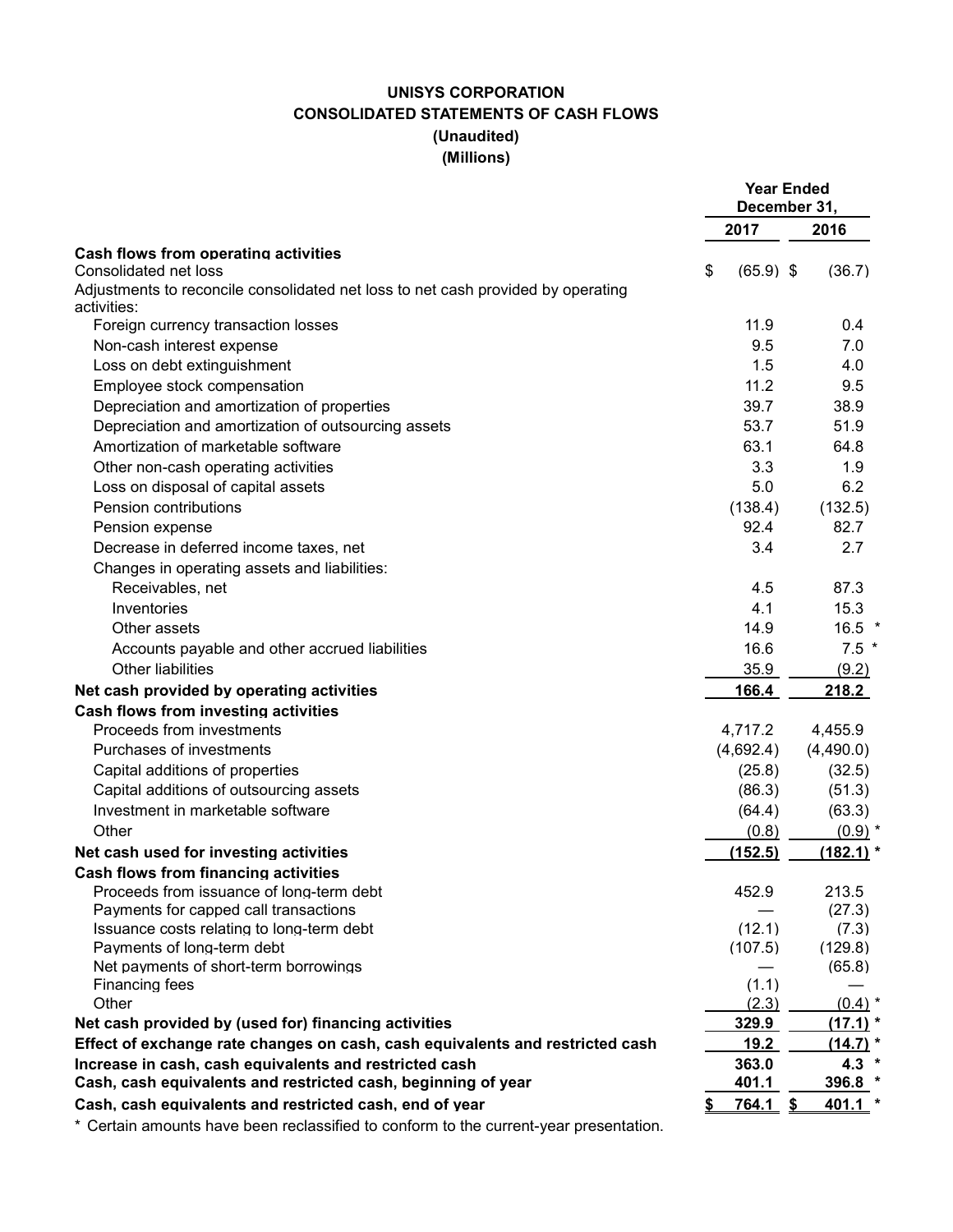#### **UNISYS CORPORATION**

**RECONCILIATION OF SELECTED GAAP MEASURES TO NON-GAAP MEASURES**

**(Unaudited)**

**(Millions, except per share data)**

|                                                                                                                   |                          | <b>Three Months</b><br><b>Ended December 31,</b> |            |     |        |    | <b>Year Ended</b><br>December 31, |    |        |
|-------------------------------------------------------------------------------------------------------------------|--------------------------|--------------------------------------------------|------------|-----|--------|----|-----------------------------------|----|--------|
|                                                                                                                   |                          |                                                  | 2017       |     | 2016   |    | 2017                              |    | 2016   |
| GAAP net income (loss) attributable to Unisys<br><b>Corporation common shareholders</b>                           |                          | \$                                               | $51.2$ \$  |     | (1.2)  | \$ | $(64.6)$ \$                       |    | (47.7) |
| Cost reduction and other expense:                                                                                 | pretax                   |                                                  | 49.4       |     | 18.7   |    | 149.9                             |    | 90.4   |
|                                                                                                                   | tax provision (benefit)  |                                                  | (2.0)      |     | 0.7    |    | (12.2)                            |    | (4.0)  |
|                                                                                                                   | net of tax               |                                                  | 47.4       |     | 19.4   |    | 137.7                             |    | 86.4   |
|                                                                                                                   | minority interest        |                                                  |            |     |        |    | (11.1)                            |    |        |
|                                                                                                                   | net of minority interest |                                                  | 47.4       |     | 19.4   |    | 126.6                             |    | 86.4   |
| Pension expense:                                                                                                  | pretax                   |                                                  | 23.0       |     | 19.7   |    | 92.4                              |    | 82.7   |
|                                                                                                                   | tax provision            |                                                  | 0.6        |     | 0.6    |    | 2.3                               |    | 1.5    |
|                                                                                                                   | net of tax               |                                                  | 23.6       |     | 20.3   |    | 94.7                              |    | 84.2   |
| Non-GAAP net income attributable to Unisys Corporation<br>common shareholders                                     |                          |                                                  | 122.2      |     | 38.5   |    | 156.7                             |    | 122.9  |
| Add interest expense on convertible notes                                                                         |                          |                                                  | 4.8        |     | 4.7    |    | 19.0                              |    | 14.5   |
| Non-GAAP net income attributable to Unisys Corporation<br>for diluted earnings per share                          |                          | \$                                               | 127.0      | -\$ | 43.2   | S  | 175.7                             | \$ | 137.4  |
| Weighted average shares (thousands)                                                                               |                          |                                                  | 50,475     |     | 50,085 |    | 50,409                            |    | 50,060 |
| Plus incremental shares from assumed conversion:                                                                  |                          |                                                  |            |     |        |    |                                   |    |        |
|                                                                                                                   | Employee stock plans     |                                                  | 253        |     | 402    |    | 295                               |    | 233    |
|                                                                                                                   | Convertible notes        |                                                  | 21,868     |     | 21,868 |    | 21,868                            |    | 17,230 |
| Non-GAAP adjusted weighted average shares                                                                         |                          |                                                  | 72,596     |     | 72,355 |    | 72,572                            |    | 67,523 |
| Diluted earnings (loss) per share                                                                                 |                          |                                                  |            |     |        |    |                                   |    |        |
| <b>GAAP basis</b><br>GAAP net income (loss) attributable to Unisys Corporation for<br>diluted earnings per share  |                          | \$                                               | 56.0 \$    |     | (1.2)  | \$ | $(64.6)$ \$                       |    | (47.7) |
| Divided by adjusted weighted average shares                                                                       |                          |                                                  | 72,596     |     | 50,085 |    | 50,409                            |    | 50,060 |
| <b>GAAP diluted earnings (loss) per share</b>                                                                     |                          | \$                                               | $0.77$ \$  |     | (0.02) | \$ | $(1.28)$ \$                       |    | (0.95) |
| <b>Non-GAAP basis</b><br>Non-GAAP net income attributable to Unisys Corporation for<br>diluted earnings per share |                          | \$                                               | $127.0$ \$ |     | 43.2   | \$ | $175.7$ \$                        |    | 137.4  |
| Divided by Non-GAAP adjusted weighted average shares                                                              |                          |                                                  | 72,596     |     | 72,355 |    | 72,572                            |    | 67,523 |
| Non-GAAP diluted earnings per share                                                                               |                          | \$                                               | $1.75$ \$  |     | 0.60   | \$ | 2.42                              | \$ | 2.03   |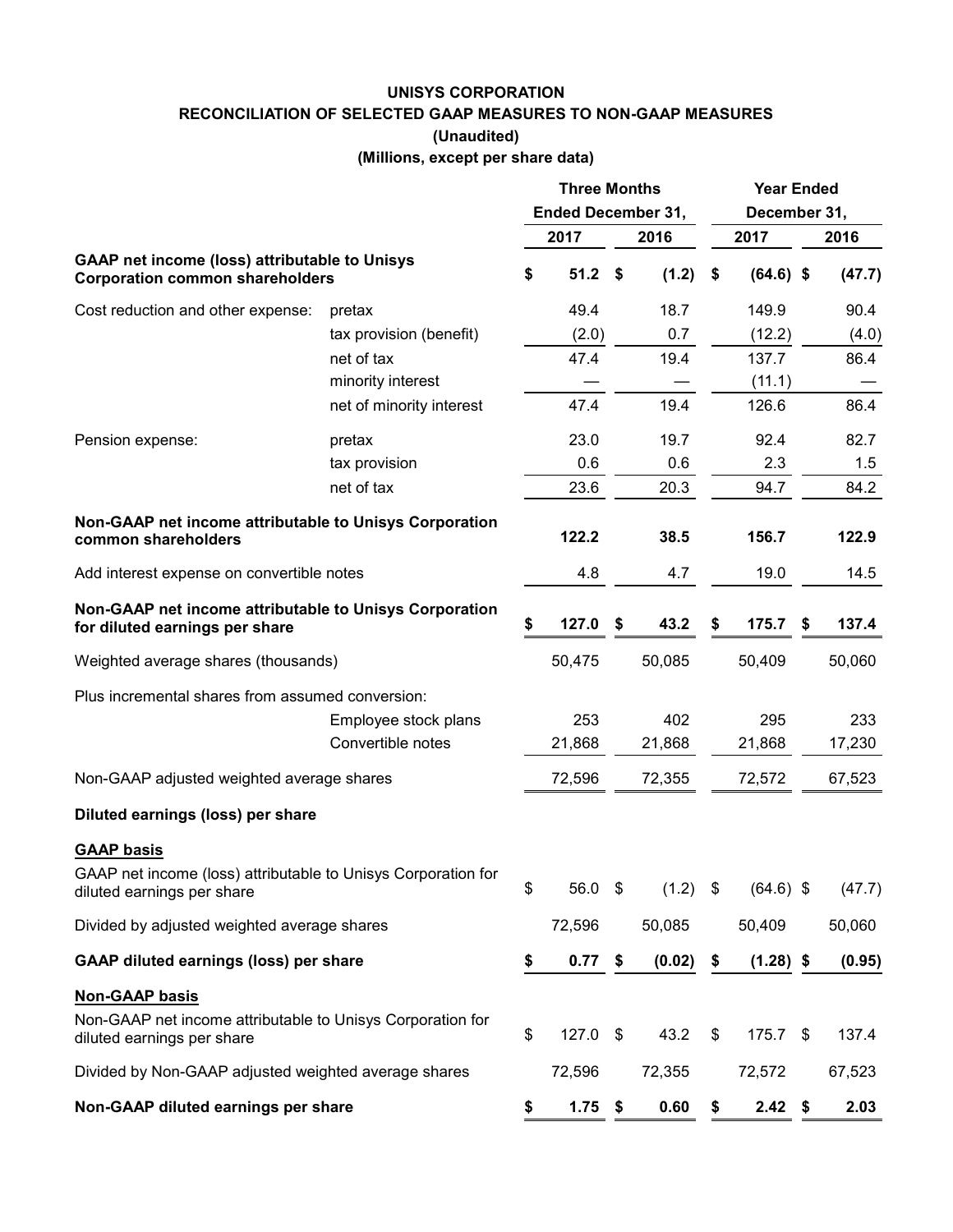# **UNISYS CORPORATION RECONCILIATION OF GAAP OPERATING PROFIT TO NON-GAAP OPERATING PROFIT (Unaudited) (Millions)**

|                                  | <b>Three Months</b>               |   |       |    |                                   | <b>Year Ended</b> |           |  |  |  |  |
|----------------------------------|-----------------------------------|---|-------|----|-----------------------------------|-------------------|-----------|--|--|--|--|
|                                  | <b>Ended December 31,</b><br>2017 |   | 2016  |    | <b>Ended December 31,</b><br>2017 |                   | 2016      |  |  |  |  |
| <b>GAAP</b> operating profit     | \$<br>59.8                        | S | 35.5  | \$ | 5.3                               | S                 | 47.6      |  |  |  |  |
| Cost reduction and other expense | 35.4                              |   | 14.7  |    | 135.0                             |                   | 86.4      |  |  |  |  |
| FAS87 pension expense            | 23.0                              |   | 19.7  |    | 92.4                              |                   | 82.7      |  |  |  |  |
| Non-GAAP operating profit        | 118.2                             | S | 69.9  | S  | 232.7                             | S                 | 216.7     |  |  |  |  |
| <b>Customer revenue</b>          | \$<br>746.6                       | S | 721.7 |    | \$2,743.6                         |                   | \$2.820.7 |  |  |  |  |
| <b>GAAP operating profit %</b>   | $8.0\%$                           |   | 4.9%  |    | 0.2%                              |                   | 1.7%      |  |  |  |  |
| Non-GAAP operating profit %      | 15.8%                             |   | 9.7%  |    | 8.5%                              |                   | $7.7\%$   |  |  |  |  |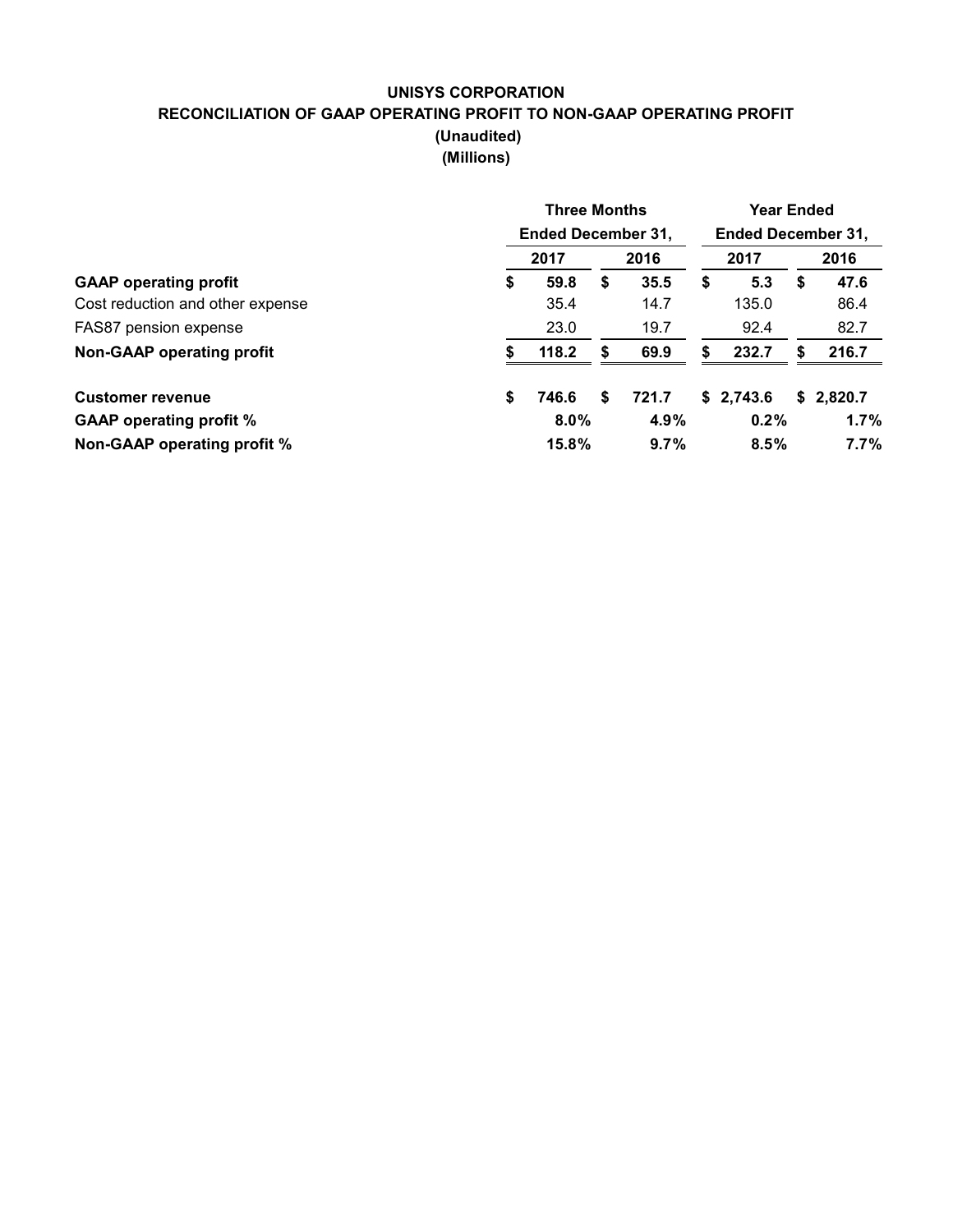# **UNISYS CORPORATION RECONCILIATION OF GAAP TO NON-GAAP (Unaudited) (Millions)**

# **FREE CASH FLOW**

|                                   | <b>Three Months</b>       |        |   |                |   | <b>Year Ended</b>         |   |        |  |  |
|-----------------------------------|---------------------------|--------|---|----------------|---|---------------------------|---|--------|--|--|
|                                   | <b>Ended December 31,</b> |        |   |                |   | <b>Ended December 31,</b> |   |        |  |  |
|                                   |                           | 2017   |   | 2016           |   | 2017                      |   | 2016   |  |  |
| Cash provided by operations       | \$                        | 202.7  | S | 115.2<br>*     | S | 166.4                     | S | 218.2  |  |  |
| Additions to marketable software  |                           | (17.8) |   | (16.2)         |   | (64.4)                    |   | (63.3) |  |  |
| Additions to properties           |                           | (4.0)  |   | (14.2)         |   | (25.8)                    |   | (32.5) |  |  |
| Additions to outsourcing assets   |                           | (26.2) |   | (9.9)          |   | (86.3)                    |   | (51.3) |  |  |
| Free cash flow                    |                           | 154.7  |   | 74.9<br>$\ast$ |   | (10.1)                    |   | 71.1   |  |  |
| Pension funding                   |                           | 27.6   |   | 28.5           |   | 138.4                     |   | 132.5  |  |  |
| Cost reduction and other payments |                           | 21.3   |   | 11.7           |   | 70.3                      |   | 74.0   |  |  |
| <b>Adjusted free cash flow</b>    |                           | 203.6  |   | 115.1<br>*     | S | 198.6                     | S | 277.6  |  |  |

\* Certain amounts have been reclassified to conform to the current-year presentation.